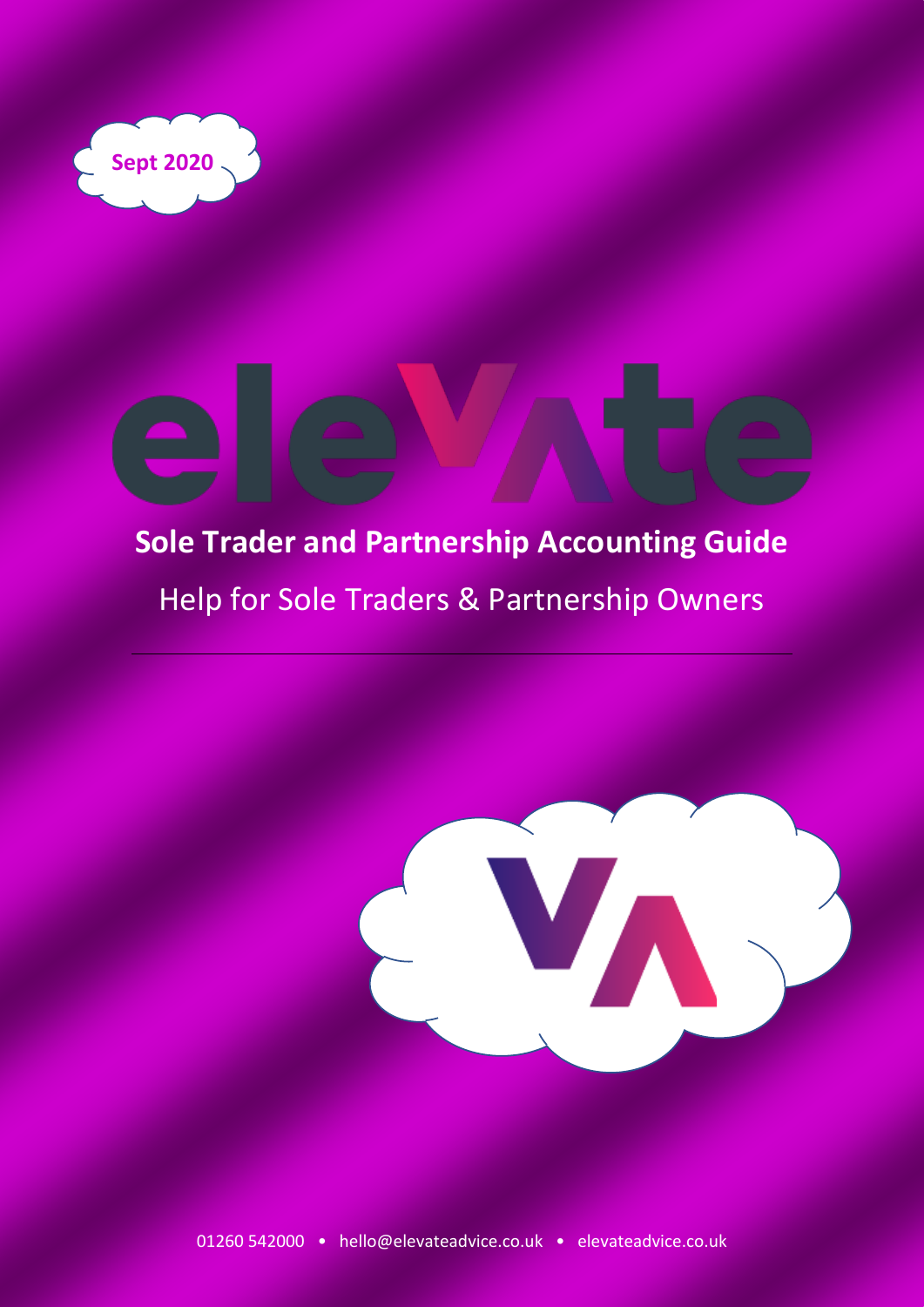If you are a self-employed, a sole trader or operate your business as a partnership, then read our accounting guide to bookkeeping and expenses you can claim.

## **Rules**

There are various rule that a self-employed person (sole trader) has to abide by as follows:

- You must keep an up to date record of income.
- You must be able to provide a receipt for income received.
- Records must be kept for at least 5 years after the  $31<sup>st</sup>$  January submission deadline of the relevant tax year. For example, your 2019-20 return is due online by  $31<sup>st</sup>$  January 2021, you must keep your records until at least the end of January 2026.
- You must advise HMRC that you have a new source of income and hence need to complete a tax return by 5<sup>th</sup> October in your business' second tax year.
- You must complete tax returns annually.
- Expenses claimed must be reasonable and for business purposes, and an up to date record should be kept.

# **Guidelines**

The above rules are all in law. However, there is a lot of other legislation that applies. Principally official guidelines, or advice given to the tax inspector on what they should challenge and allow. Individual cases are taken to court and form the framework for these guidelines. The following general guidance is based on these guidelines along with experience over many years.

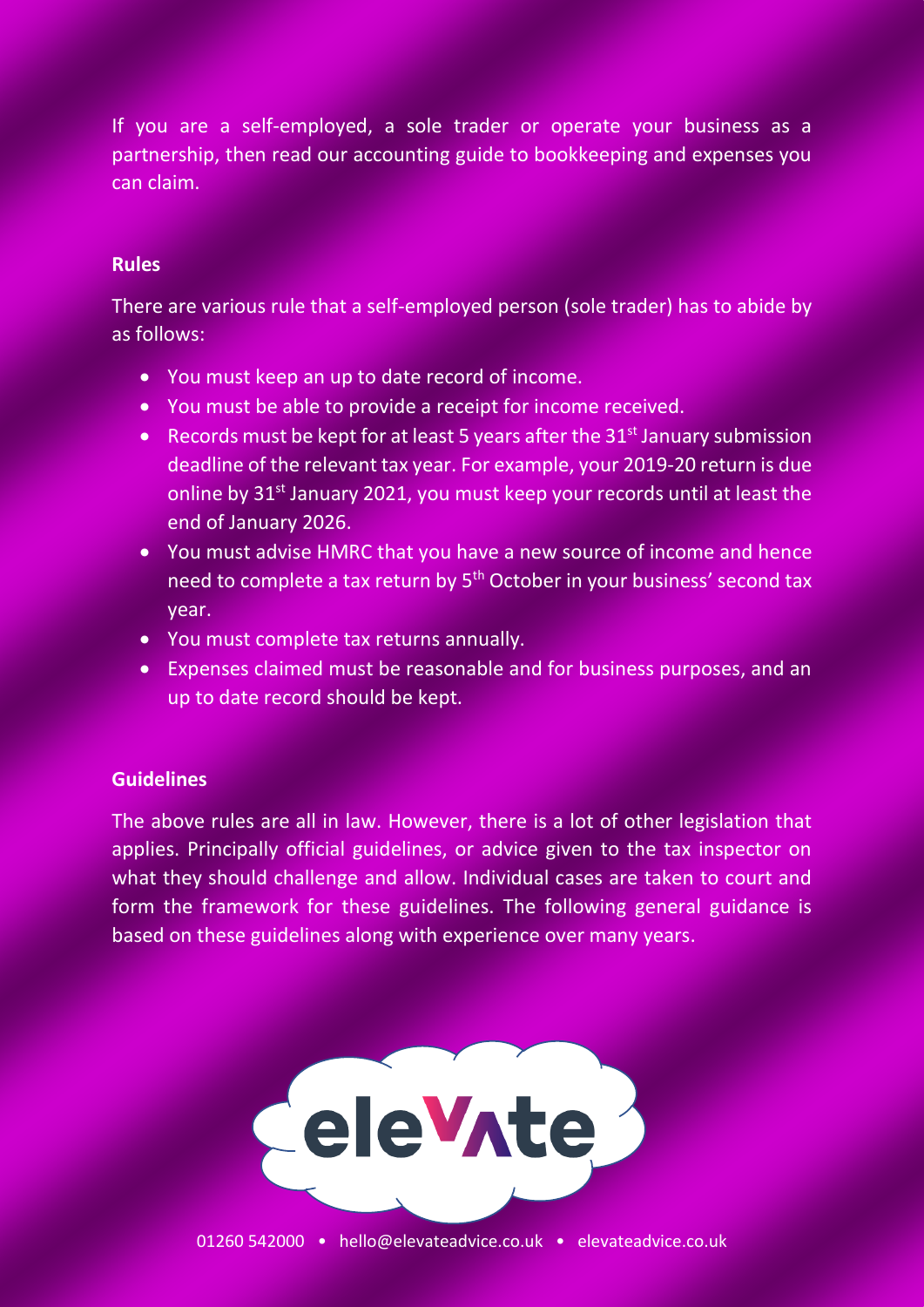# **Tax Returns**



A tax return reports all your personal income, from all sources, for a full tax year 6<sup>th</sup> April to 5<sup>th</sup> April, in order to assess your tax bill. Sole trader income requires extra pages on your tax return. The tax inspector will compare results with others in the same trade to pick out those who look different, for investigation. They have seen it all before.

The profit of the business is subject to tax. That is income less legitimate allowable expenditure.

It is now compulsory to keep such records of income and expenditure as you go along, as the tax inspector now has the right to inspect them and they must be correct and up to date. Hence it is a good idea to get it right and log it down from the start.

#### **Income**

A record of income is compulsory, but how you keep it is up to you, for example invoice book, list of monies received etc.

The tax inspector will expect all income to be included as gross before deductions. And income rules mean income can be included as earned, whether or not invoiced or received or on a cash basis.

On investigation the tax inspector is allowed to look at ALL your bank statements so do mark/note non-business income, or he may think it needs taxing for example, gifts, winnings, cloud software (Xero) etc.

## **Bank Account**

A separate bank account for business income is a very good idea, although not compulsory.

#### **Cash**

Cash is a dirty word with HMRC especially as regards VAT so the less cash income the better. It is also best (but not compulsory) to bank all income before deduction of any expenses. If you need cash then draw it separately.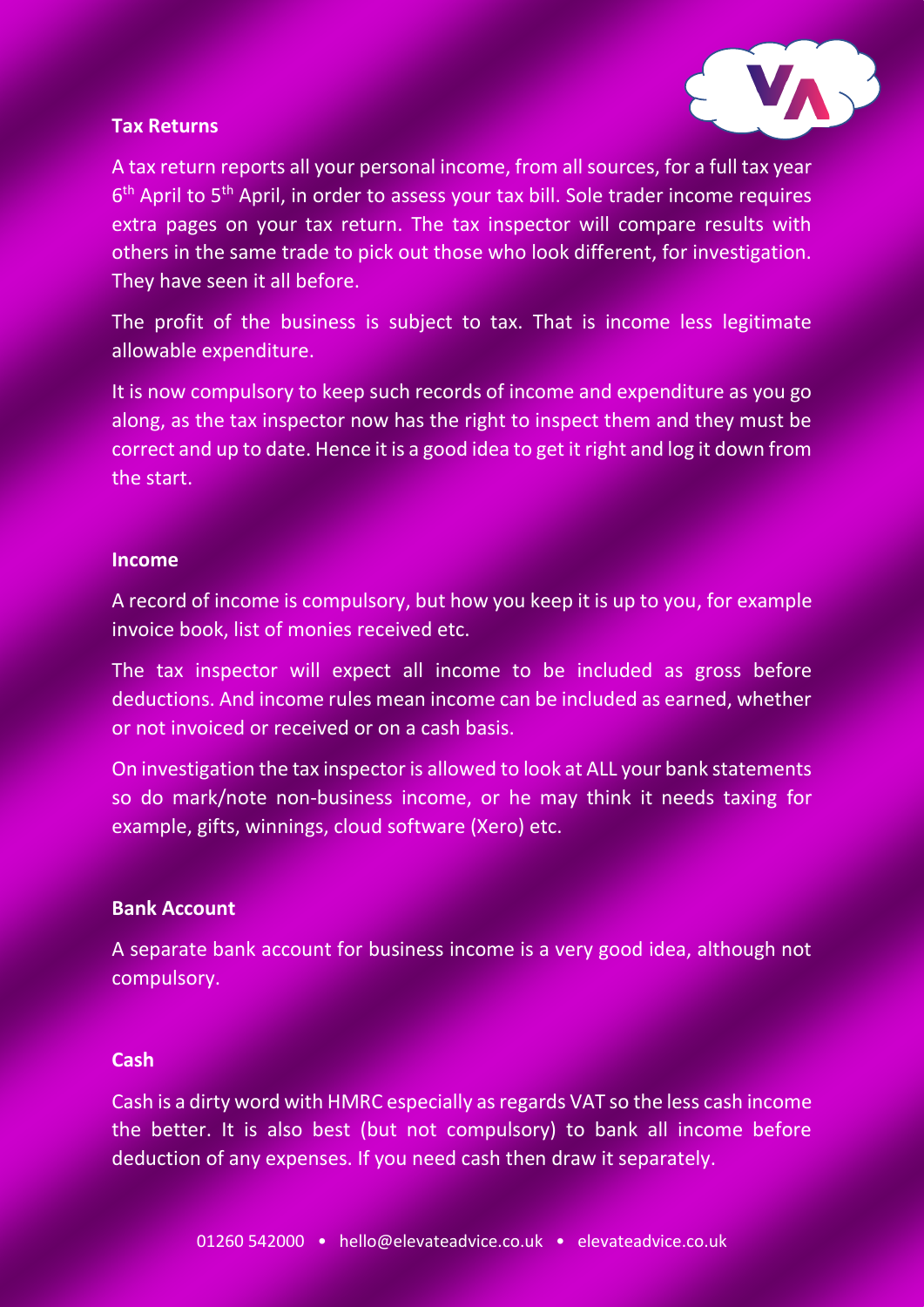#### **Income**

Income to be included in the accounts is usually all income earned, regardless of whether it has yet been collected.

#### **Invoices**

Consecutive invoice numbering and recording of credits, bad debts and spoiled numbers is also recommended and compulsory when VAT registered. Also, as you are preparing a tax return, all income will need to be noted (not just business income). So, you need to keep interest certificates etc. too.

#### **What expenses can I claim as a sole trader or Partnership?**

The main rule on expenses is that they must be for your business and 'reasonable'. That is, would a reasonable person, in your position, with your expertise, incur such an expense.

However, the more evidence the better (i.e. receipts) and you must now keep an ongoing record of what you are going to claim.

There is no comprehensive list of expenses but please see on for a brief summary of allowable expenditure under the headings used by the tax inspector.

## *Accountancy, legal & other professional fees*

Costs of getting professional help in the running and maintaining of your business.

- Accountants
- Solicitors fees for business work
- Professional subscriptions
- Financial advisors fees (if it includes business advice given)
- License/registration fees

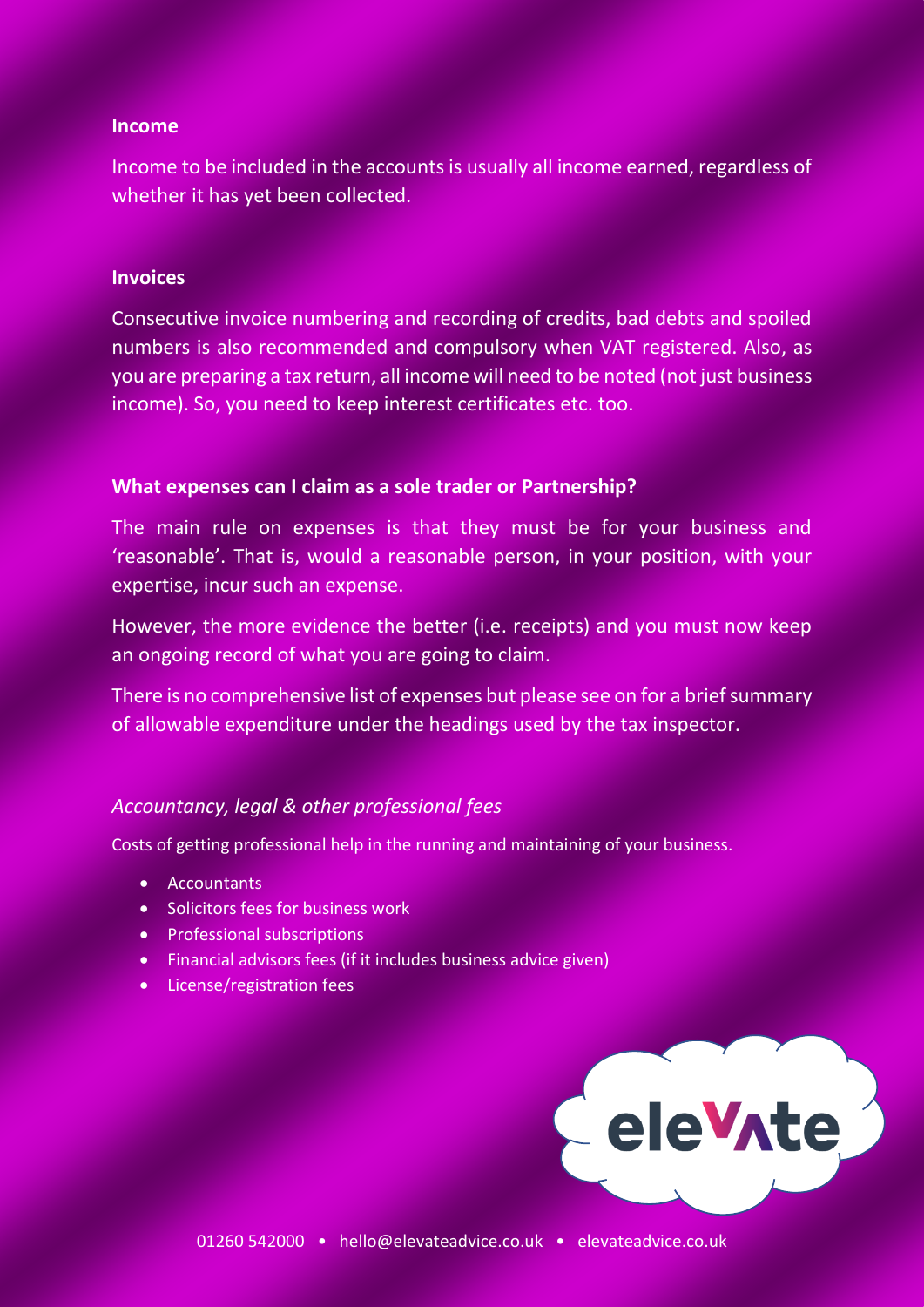# *Advertising and business entertaining*

Any costs incurring in promoting your business, directly or indirectly.

- Social media/Google ads
- Promotional products/gifts with your name on (max value £50 each)
- Website costs
- Leaflets/flyers/posters
- Mailshot costs
- Networking events/clubs
- Sponsorship race night, news-sheets etc.
- Donations raffle prizes (should be local or small)

## *Bank, credit card & other financial charges*

Costs of getting loans, running bank accounts, being paid etc.

- Bank charges
- Overdraft arrangement fee
- Credit card membership fees
- Paypal fees
- Fees charged for collection of income via credit/debit card
- Ebay charges

## *Broadband*

If you have a separate broadband contract for your business then the whole cost will be an allowable expense. However, if you use your home broadband for both business and personal then you can only claim for the business use percentage. An estimate of business and personal use has to be taken and can be included.

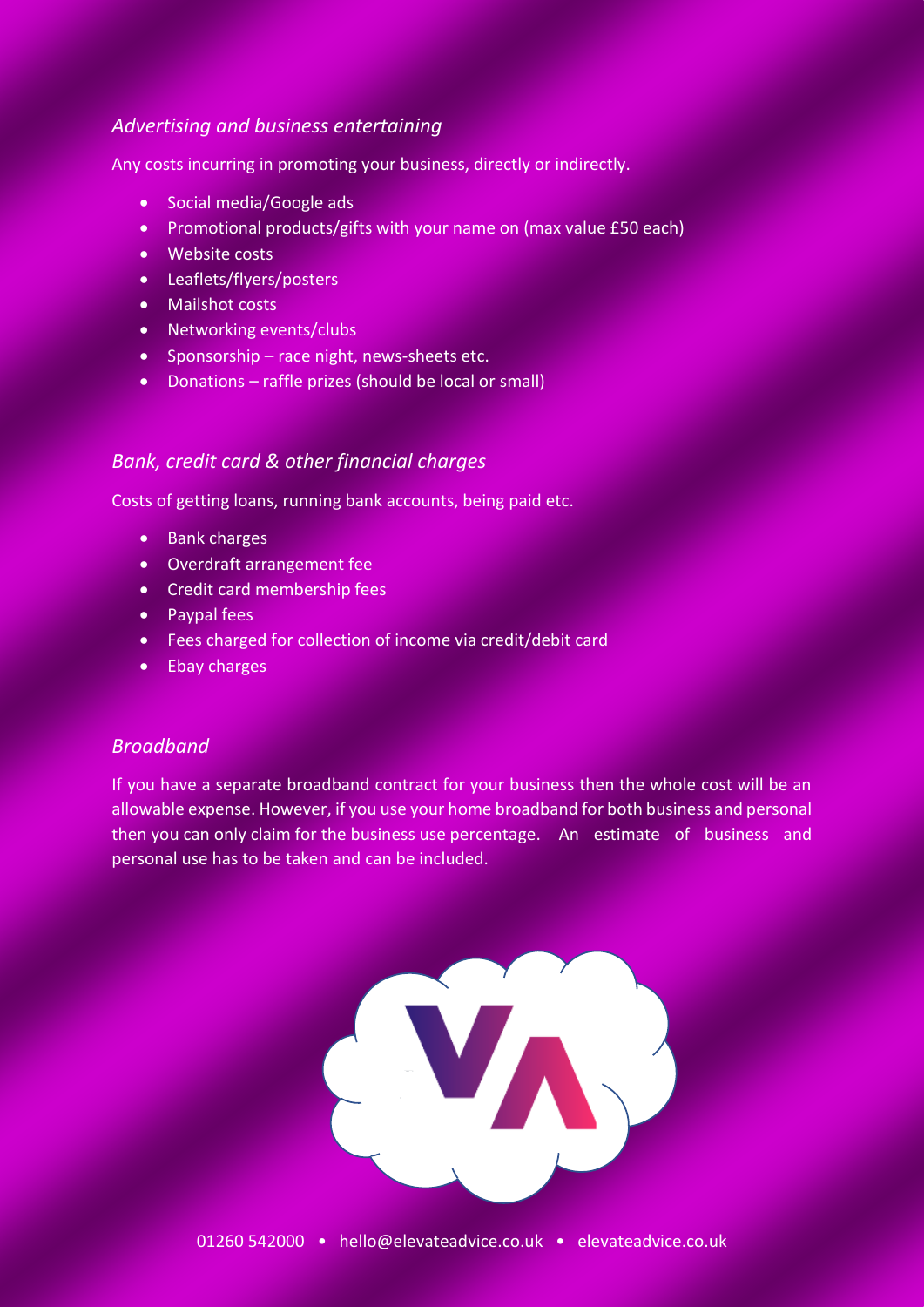## *Business use of home*

If you work from home you can claim a proportion of your electric, gas, water, council tax, insurance and mortgage interest or rent. If you are lucky enough to have a cleaner you can also claim the business proportion of their costs. The amount to claim is based on the amount of rooms in your house used for business purposes and the amount of time working from home.

A proportion of your own home costs is allowed – both fixed costs (mortgage interest, rent, council tax, insurance, broadband) and variable costs (gas, electric, cleaning). Depending on the hours worked from home, up to £26 per week needs no backup; but over this, and you should have detailed calculations for apportionment, as well as copies of bills to substantiate costs.

## *Car, van expenses*

Cost of running business vehicles – bought for the purposes of the business.

- Costs for vehicles with mixed use (i.e. business use and also used personally) will need apportioning.
- If you have access to a second vehicle (i.e. car) for personal use, then you may be able to have all your business vehicle costs. However, it is usual to apportion costs between business and personal use. (If you have any personal use then 100% business use is wrong)
- The official method of such apportionment is mileage but it is rare for someone to keep all mileage records both business and personal use. A reasonable estimate is therefore usually acceptable.

Costs are usually:

- Road Fund Licence
- MOT
- Insurance
- Fuel
- Repairs and servicing
- Cleaning and accessories
- Vehicle leasing payments (but not HP payments)
- Speeding and parking fines are not allowed.

You do not have to put any vehicle costs through, you could chooses the mileage alternative instead – see travel costs.

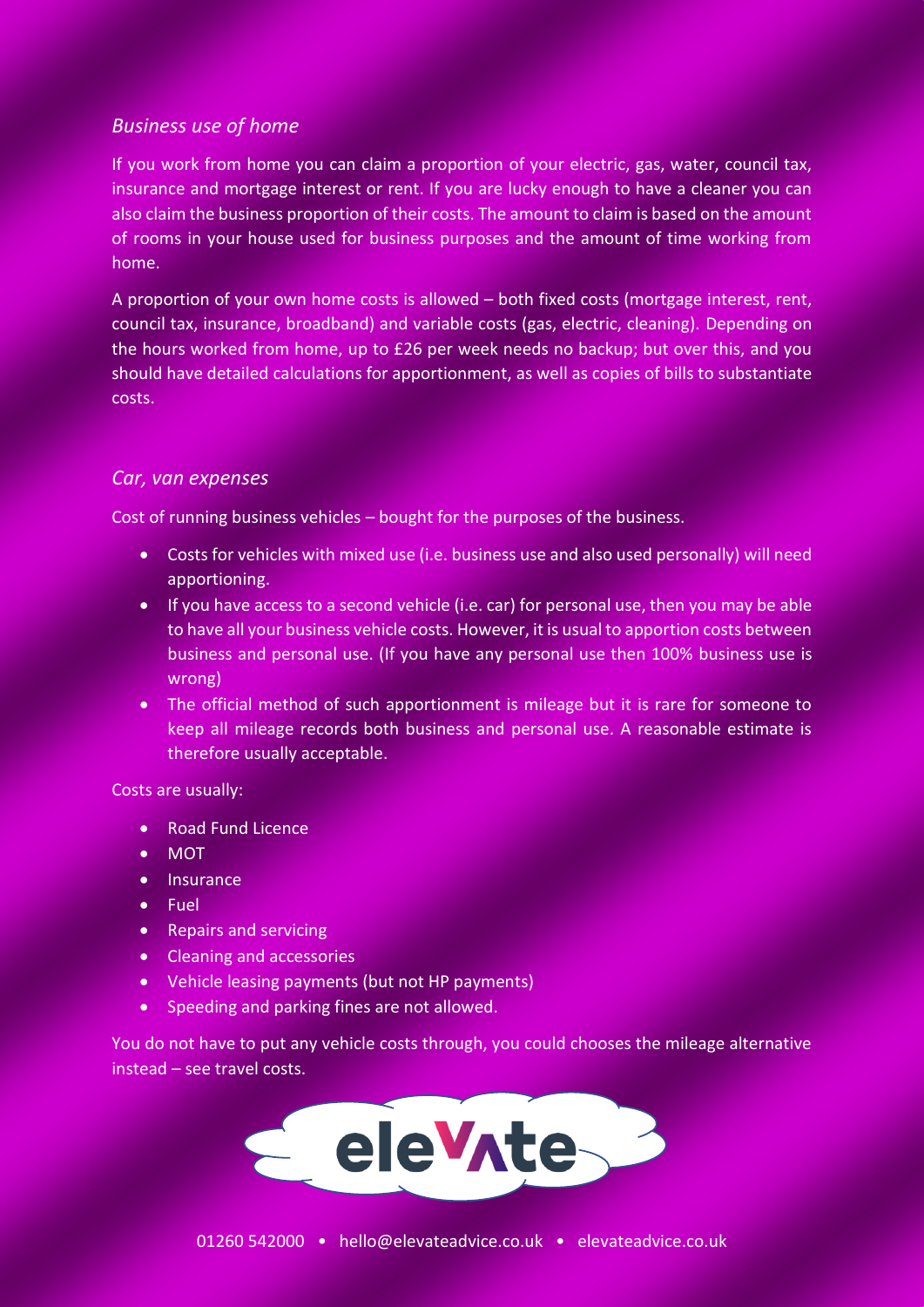# *Charitable donations*

You can get tax relief on some charitable donations. However, these are not to be included as a business expense, they are taken into account separately in your tax return.

## *Clothing*

Generally clothing is not an allowable expense. However, there are a few exceptions. If you have to wear a uniform or costume as part of your business then these can be claimed. Clothing which has a logo is also an allowable expense. Protective clothing (such as safety helmet, high vis jacket, steel toe cap boots, aprons, PPE equipment etc.) can also be claimed as an expense.

# *Computer equipment, consumables & software*

Computer equipment will not be classed as an expense, but will be classed as an asset and you can claim capital allowances for the costs. You can also claim capital allowances for second hand equipment and equipment you owned personally then brought into the business. If you use the equipment for personal purposes as well, then only the business percentage can be claimed. Software and consumables are classed as an expense, and only the business percentage of the these can be claimed if there is any personal use.

# *Cost of goods bought for resale*

These are any cost recharged on to the client either directly or indirectly

- The product itself
- Parts that make it up
- Packaging
- Work subcontracted to others who may have done the job in your stead

#### Or goods used

- Any costs incurred because you did work for the client but which are not recharged.
- Commission
- Purchase of samples or brochures
- Consumables, for tools etc.
- Tendering costs
- Franchise fees

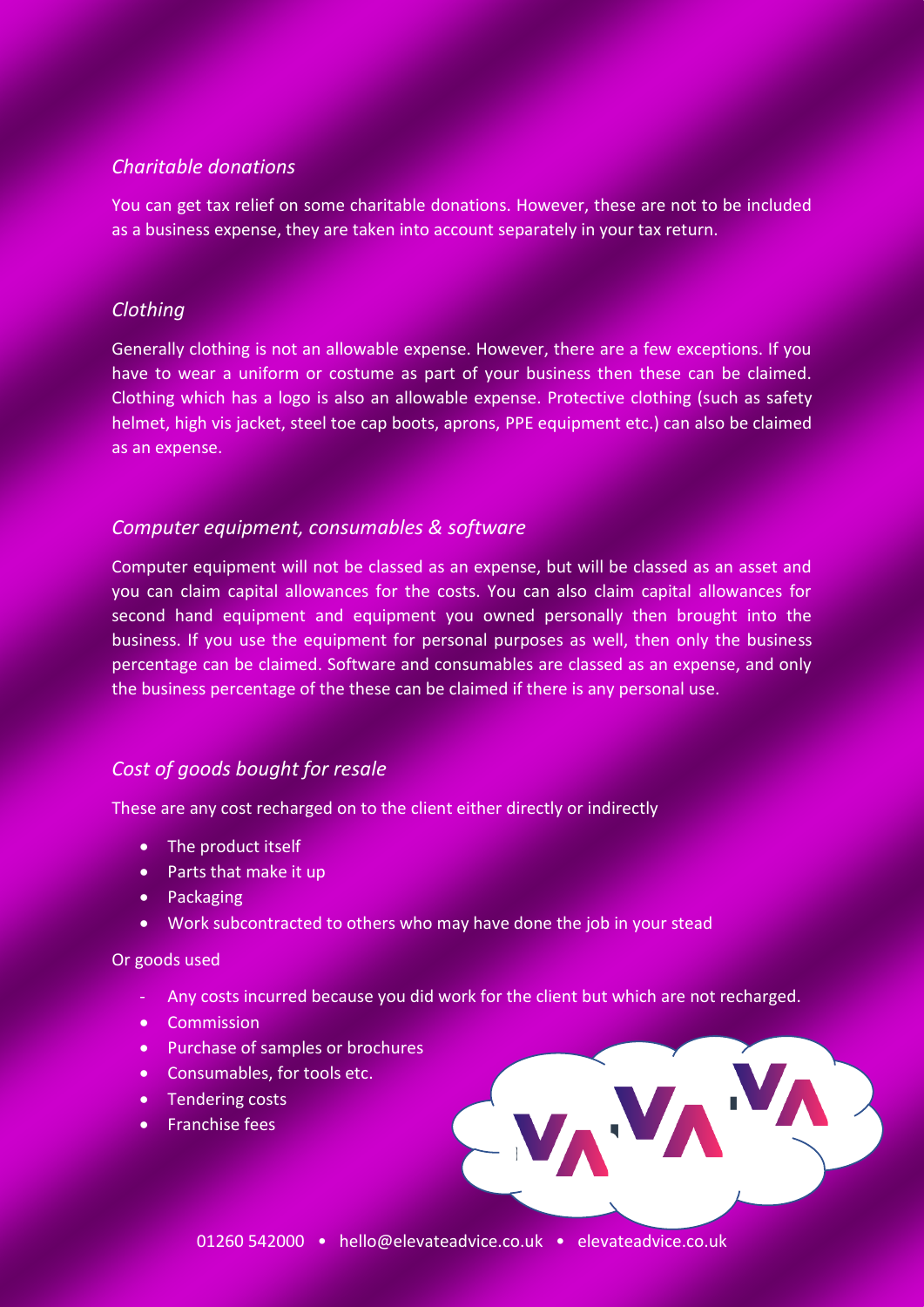# *Depreciation*

There is an economic apportionment to each year of the value of equipment held and used in the business. The tax inspector has his own rules, which replaces this for the purposes of calculating taxable income, called capital allowances.

# *Entertaining*

- Entertaining clients unfortunately you can't claim any expense for entertaining clients.
- Entertaining employees this is allowable for tax relief, but only in certain circumstances. To ensure it is a qualifying event and not a taxable benefit for your staff it must be an annual event (i.e. Christmas party), open to all staff, and cost less than £150 per guest present.

# *Food & drink*

Food and drink have always been a tricky one, as HMRC argue you need food and drink to live, and, therefore, it is not an allowable expense. However, there are a few occasions when you can claim the costs as an expense.

- At your home or office if you don't have any staff the you can't claim the cost of food and drink you buy for when you are working at home or in your usual office. If you do have employees, you can claim the cost of basic food and drink for them (and free meals at a canteen) – as long as they are available to all staff.
- While travelling you are only able to claim for food and drink when making a journey outside of your normal working pattern, or for when you are staying away from home overnight for business purposes.

# *Furniture*

Generally, furniture cannot be claimed as an expense, but will be classed as a capital asset and capital allowances can be claimed. Furniture includes your desk, chair, filing cabinet, etc., and must solely be used for business purposes (i.e. if you work from your dining room table you can't claim the cost of your table and chairs).

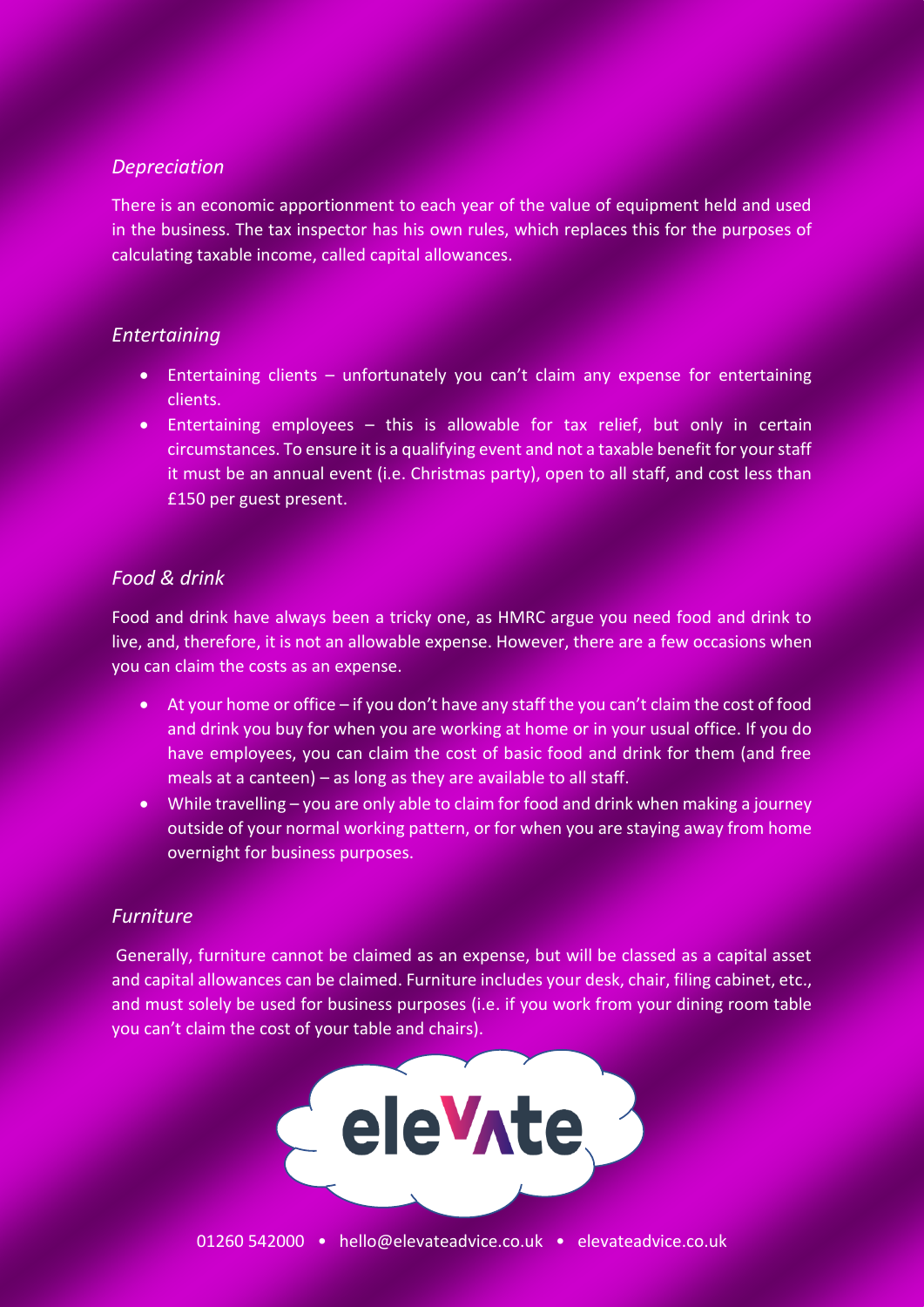#### *Gifts*

- Gifts to employees you can make a gift of goods and services of less than £50 to employees but it cannot be readily convertible to cash (no premium bonds for example).
- Gifts to anyone else as long as the gift is prominently marked with your business' name or logo and isn't food, drink, tobacco or vouchers, and costs less than £50 per recipient then you can claim the cost as an expense.

#### *Insurance*

Policies that are solely for business purposes can be claimed. Medical insurance is not classed as a business expense.

## *Interest on bank and other loans*

Allowability of interest depends on purpose/use of money/loan. Security does not affect tax status. A business cannot get tax relief on loans in excess of the business capital, the money invested in the business.

Interest must also have been properly charged – you cannot include interest on money owed to yourself (you and the business are one and the same for tax purposes). e.g.

- Bank overdraft interest
- Loan interest
- HP interest
- Interest on overdue bills
- But not interest on credit card debt



#### *Irrecoverable debts*

If your customer will not be paying you, or they have ceased to trade you can include the amount of their invoice as an irrecoverable debt.

#### *Laundry expense*

Anyone who wears a uniform (including clothing with a logo), or protective clothing for work can claim a fixed rate laundry expense from £60 - £165 per year. This covers the cost of washing the clothing.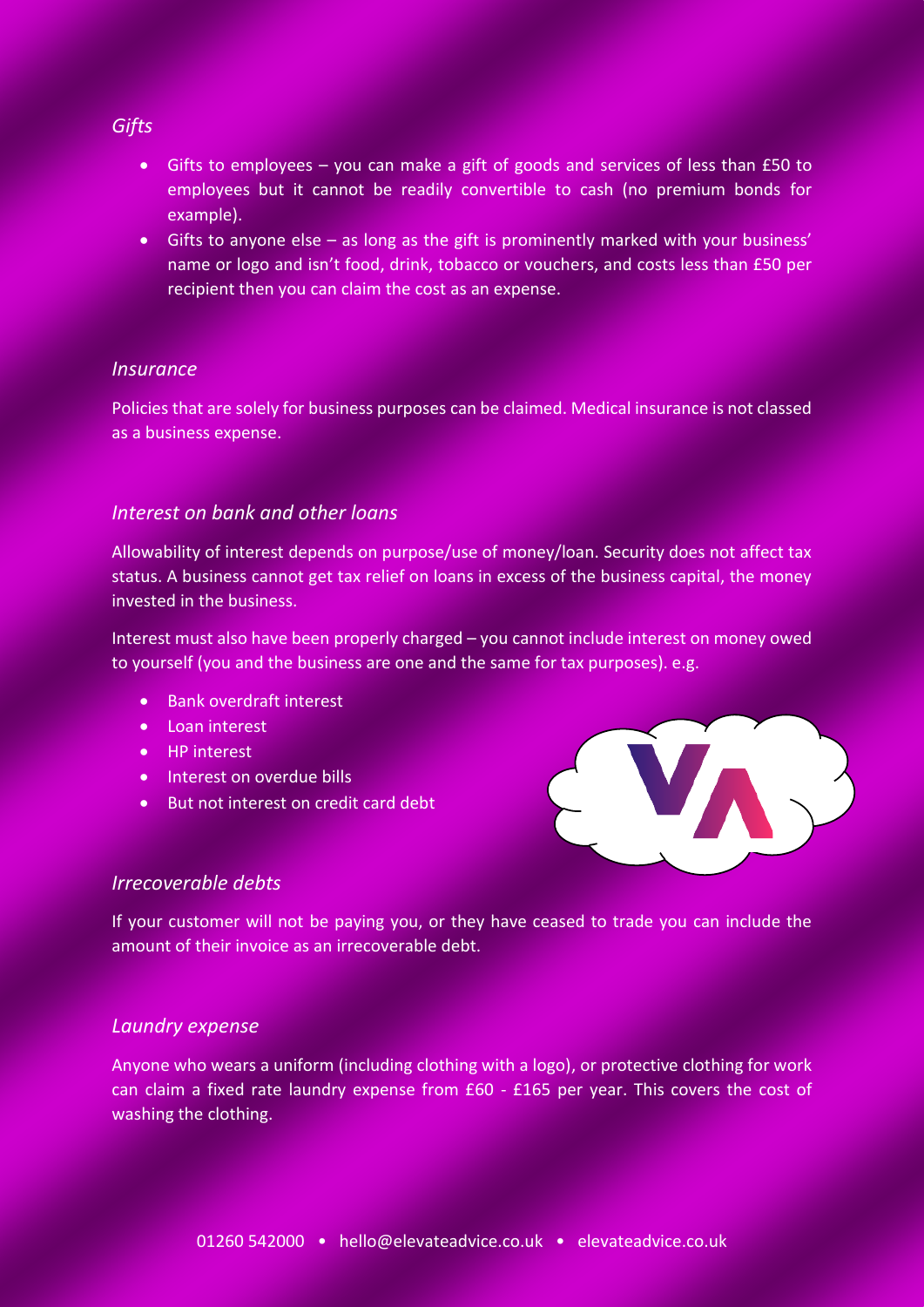## *Mileage*



If you use your own car or bicycles for business journeys then you either claim the business proportion of the total costs or claim mileage. Mileage covers the cost of fuel, running costs, and wear and tear. Business journeys include any trips for solely business purposes – seeing a customer or supplier, deliveries, going to meeting, going to the bank etc. You must keep a mileage log, and the rates are 45p for the first 10,000 miles and 25p thereafter and 5p per passenger.

# *National Insurance – Class 2 & Class 4*

Your national insurance payments are not included as an expense. Class 2 National Insurance is a flat weekly amount and Class 4 National Insurance contributions are paid as a % on your profits. Both are now paid as part of your tax return.

# *Office costs*

If you work from an office you can claim all of the associated costs – electric, gas, water, rent, business rates, cleaning, etc.

## *Other business expenses*

Any other expense you can think of that do not fall into the above categories.

- Training but must be necessary, in the course of existing business
- Trade journals

## *Parking fines & speeding tickets*

These are not allowable expenses, even if the fines were incurred during a business journey. Fines for unpaid Dart Charges or Congestion Charges are not allowable either. Any admin fees relating to these are not allowable either.

## *Pension contributions*

Any contributions to your own personal pension are not classed as an expense. However, you will gain tax relief in a separate part of your tax return. If you pay contributions into a workplace pension scheme for your employees then these are an allowable expense.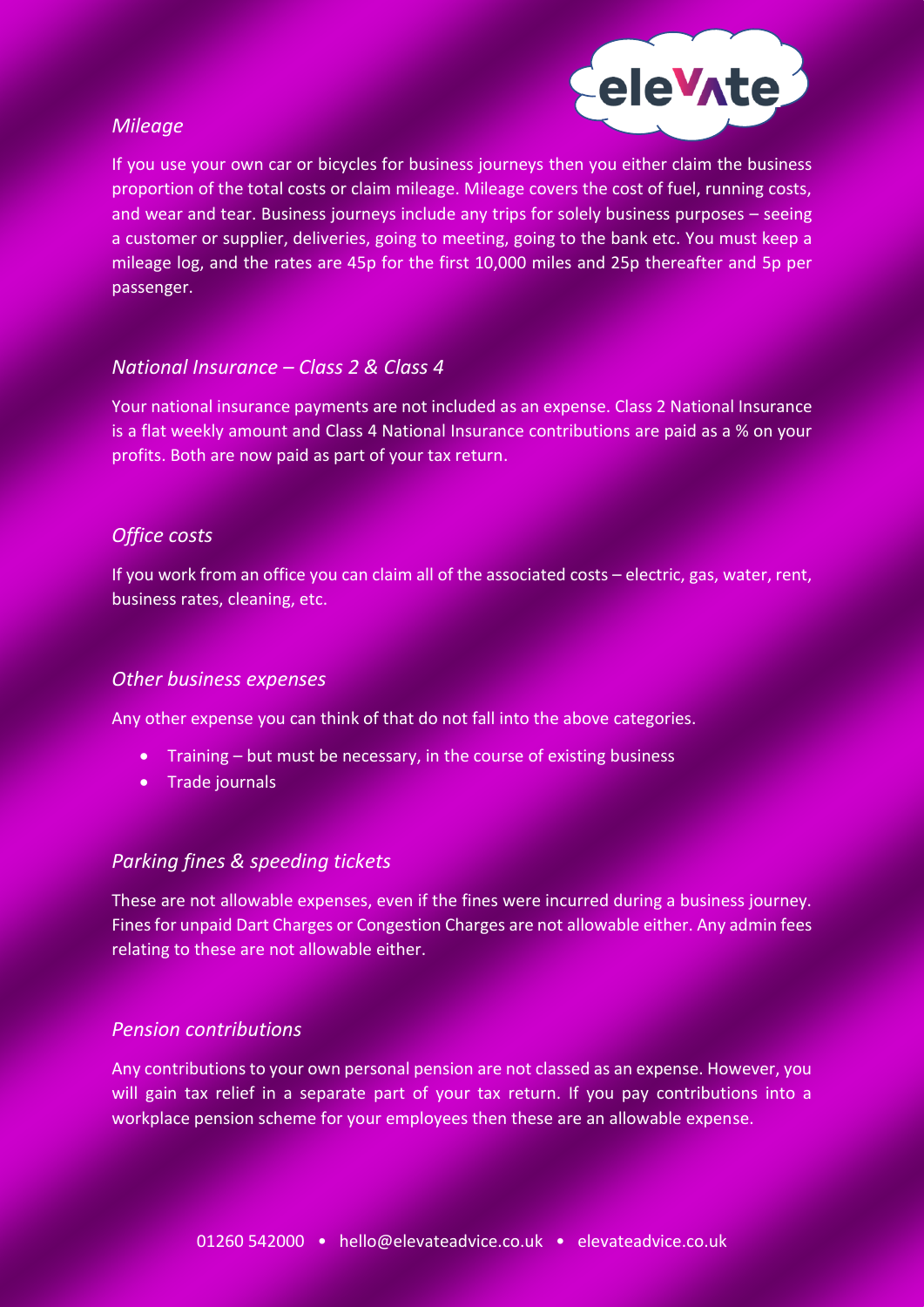## Phone, stationery and other office costs

Day to day administration costs for the business.

- Stationery Paper and ink cartridges
- Mobile phone costs business calls in excess of monthly costs where it is a personal contract
- Postage
- Business line telephone costs (extra/separate line)
- Proportion of calls on home line
- E-mail account/charges

#### *Postage and courier costs*

You can claim any postage or courier costs as part of your business as an expense. This includes posting paperwork to customers and suppliers, delivering goods, etc.

## *Professional subscriptions*

You can claim subscriptions to professional bodies as an expense, if membership gives you the right to use a qualification and you use the qualification in your business. For example, a nurse can claim the costs of subscriptions to the Nursing & Midwifery Council, teachers can claim their NUT costs, etc. You can also claim subscriptionsto trade associations like your local Chamber of Commerce.

## *Reimbursement*

When an expense in incurred by an individual partner then this should be reimbursed from the partnership bank account (an expense claim) and the partnership then includes this in their tax return submission. This is the simplest way to deal with the expense.

Sole traders may have a separate business account to do this or they may not, but the criteria is not as strict as for partnerships.

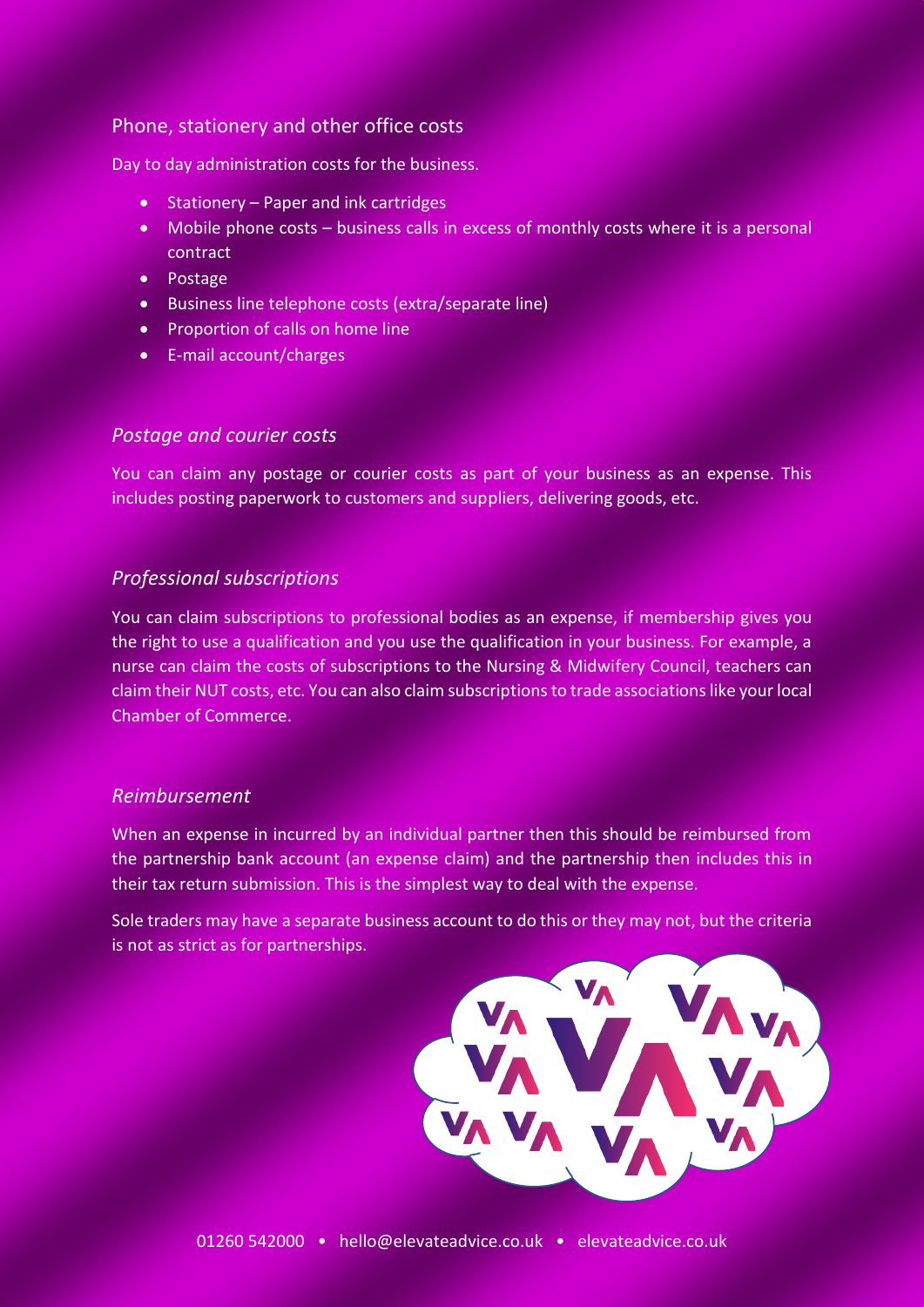## *Rent, rates, power and insurance costs*

Any costs incurred due to business working from a particular location.

- Rent
- Use of home charge see business use of home
- Storage facilities
- Business rates
- Business utility bills
- Business insurance (contents, PI etc.)

# *Repairs & renewals of property & equipment*

Repairs and maintenance costs, including small items of equipment, not large enough to be considered assets.

Pelevite

- Protective clothing
- Office furniture under £250 per item
- Computer accessories mouse, printer
- Software updates
- Equipment repairs
- Ambience costs
- Fixtures and fittings shelves
- Maintenance contracts
- Health and safety equipment virus software, alarm

# *Stationery*

Any stationery you buy for your business can be claimed as an expense. This includes business cards, letterheads, pens, paper, printer ink, notebooks, files, folders etc. You can only include items purchased solely for business purposes. So, if there is any personal use then you can't claim for the cost.

## *Subcontractors – construction industry*

Amounts paid to subcontractors under CIS. e.g.

• Per their bill, labour plus materials before deduction of income tax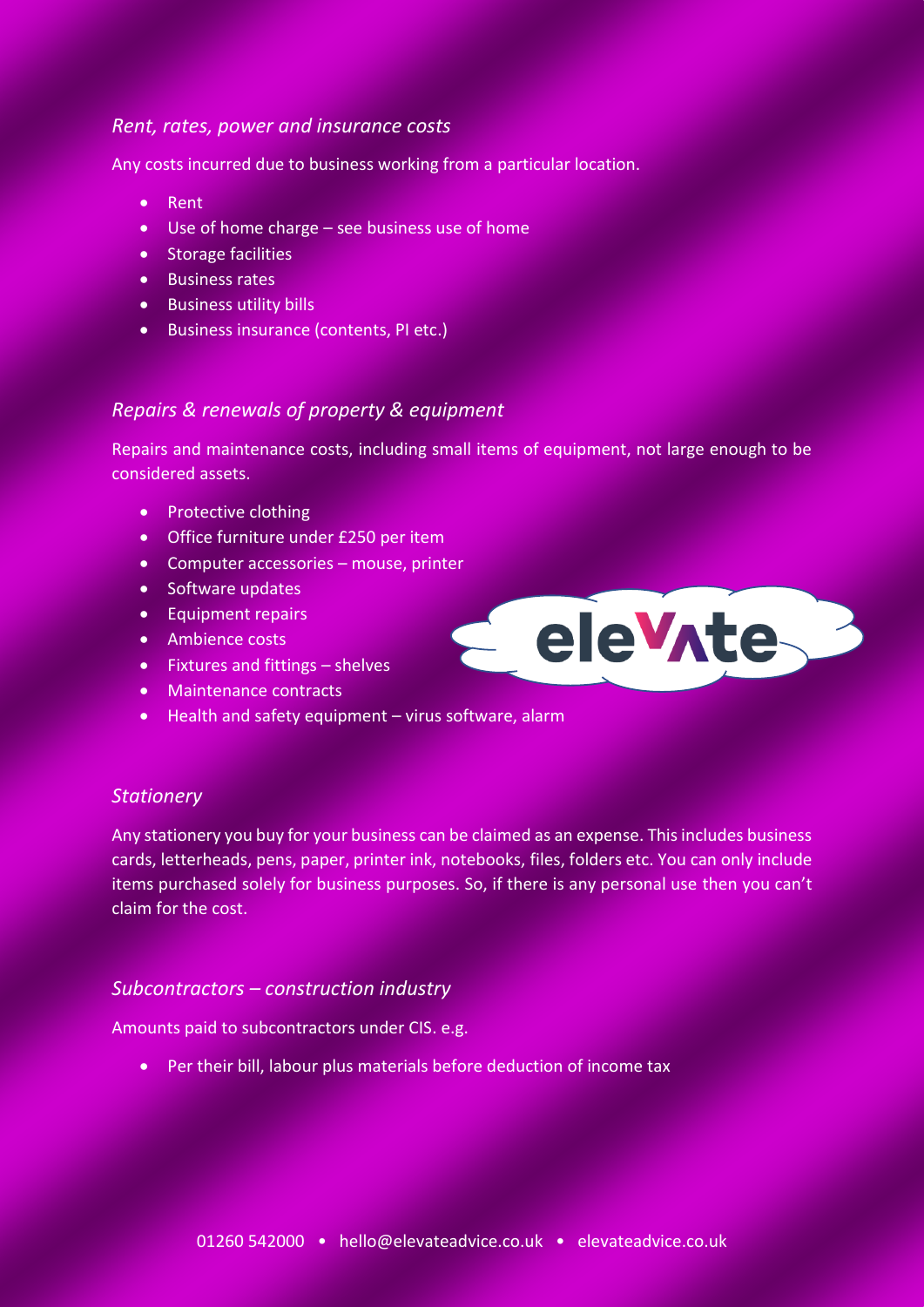## *Telephone (landlines & mobiles)*

If you have a separate contract for business only then the whole cost of the contract (line rentals & calls) can be claimed as an expense. However, if you use your home phone or personal mobile for business use then only the business calls can be claimed for.

# *Training & personal development*

You are only able to claim training costs for courses that update your existing skills or expertise. You are not able to claim costs for any new skills or knowledge.

#### **Travel**

If the main purpose of your travel is for business purposes, and you can separate any personal costs, then you can claim the cost of your travel, including flights, train tickets, tolls, parking costs and hotel/accommodation.

This is any business travel costs other than a business vehicle.

- Public transport
- Mileage 45p per mile for the first 10,000 miles and 25p thereafter
- Parking
- Tolls & congestion charges
- Hotel bills
- Meals whilst travelling away see food and drink

## *Vehicles*

If you purchase your car or van through your company then it will be classed as a capital asset and you can claim capital allowances, based on the CO2 emissions. If the vehicle is purchased through the company then you would claim the actual running costs rather than mileage. If the vehicle is used for personal journeys too, then only the business proportion of the running costs can be claimed and the capital allowances will also reflect the business use only.